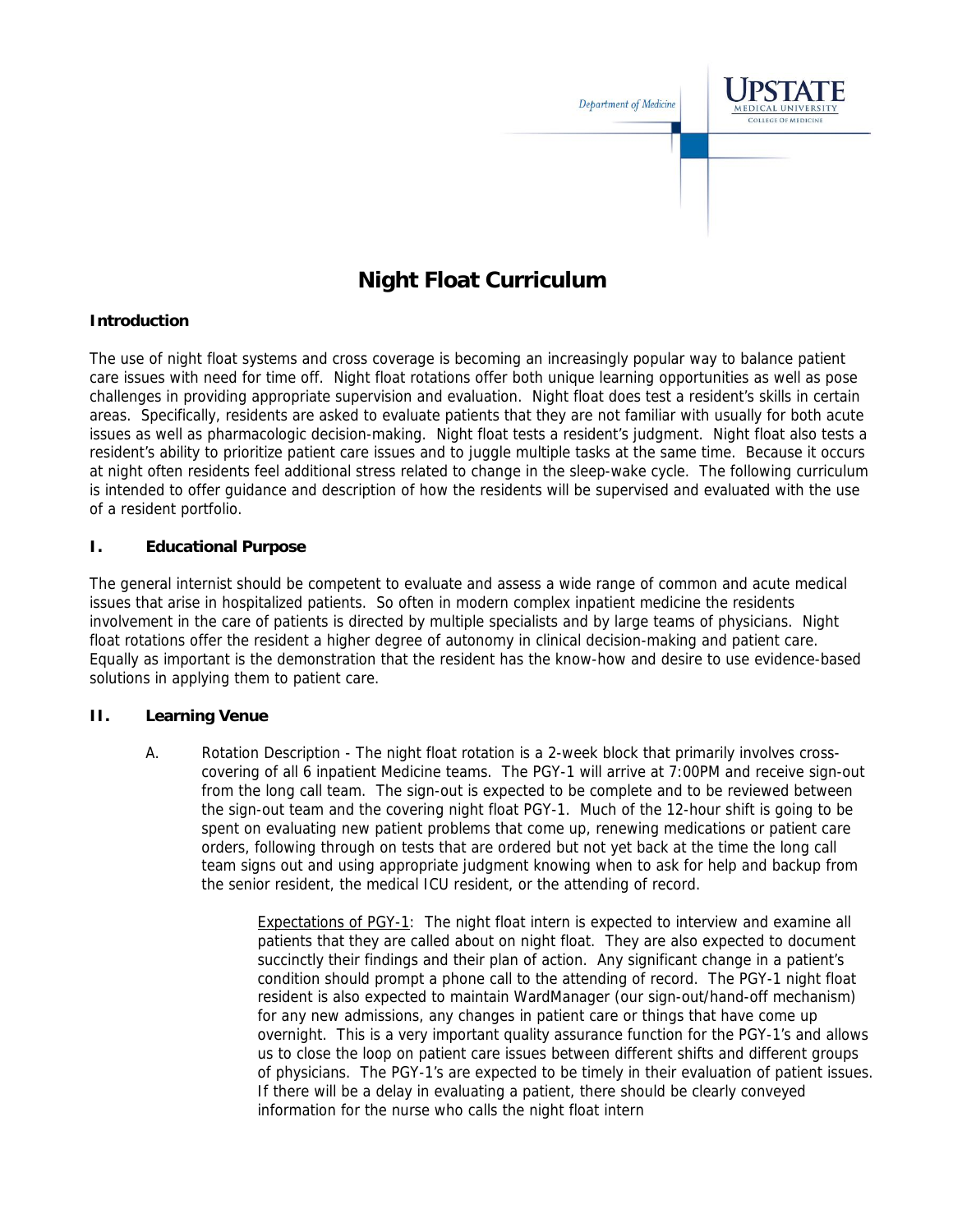Expectations of PGY-3: In addition to the above, the senior night float resident must provide supervision to the night float intern, serve as first-call for the ACS and BMT units, as well as assist the Night Admitting Team with admissions, if needed.

B. Teaching Methods:

The education that occurs on night float is primarily from the opportunity of evaluating acute complaints, assessing a patient and formulating a plan and then learning from that experience. All night float housestaff are expected to review the following day the outcomes of patients that they were significantly involved with the night before.

C. Mix of Diseases:

All inpatient acute and chronic medical issues are seen on the night float rotation. Common to night float is the opportunity to evaluate chest pain, arrhythmias, dyspnea, delirium, agitation, insomnia, psychosis, abdominal pain, nausea and vomiting, acute and chronic pain, GI bleeding, urinary retention, fever, and the care of acutely decompensated patients and running codes. Patient characteristics are age 18 and older of male and female gender, equal distribution of ethnicities and cultures on all the inpatient Medicine services. Procedures will include any invasive procedure that needs to be done during nighttime hours, including, but not limited to, central lines, thoracentesis, paracentesis, lumbar punctures, arterial punctures, venipunctures, placement of NG tubes, all supervised by senior residents when appropriate.

### **III. Method of Evaluation**

- A. The learning and competence of the resident's performance during night float rotation will effectively be evaluated in 3 venues:
	- 1. Nursing Evaluations This is primarily intended to evaluate your timeliness in responding to pages and the way that you provide a thoughtful and empathetic care to patients during nighttime hours.
	- 2. Faculty/Peer Evaluations Faculty and Peers are strongly encouraged to use concern or praise cards in the "on the fly" function in E-VALUE as a way of giving feedback for specific interactions during the night.
	- 3. Patient Evaluations It is possible that patients, when asked to evaluate their experience, may provide effective feedback to a member (or members) of the Night Float team.

## **IV. Rotation Specific Competencies**

**A. Patient care** – night float rotation allows a great deal of autonomy in patient care decision-making independent assessment. It also uniquely tests a resident's judgment in recognizing acutely decompensating and very sick patients. The patient care experience is best summed up by one recent interns experience:

"This is the first occasion that an intern has in applying his/her clinical skills without direct supervision and this builds confidence and improves his ability to handle most of the cases (both serious and trivial issues) with aplomb. This rotation also gives an opportunity to identify what the teams in the morning probably need to be doing and what a patient needs over a period of 24 hrs is. As a learning experience this rotation is second to none and at the end of it, even though you are exhausted, there is a great deal of satisfaction. Hopefully this rotation will have words like "learning experience", "interesting work" and such associated with it.

- **B. Medical knowledge**  the broad nature of medical scenarios encountered on night float, in addition to the frequent downtime, affords the night float resident the opportunity to read on broad topics and improve their medical knowledge.
- **C. Professionalism**  Often a sick patient at night will engender a great deal of anxiety with the nursing staff as well as the night float taking care of that patient. These opportunities offer our residents the chance to show good judgment, professionalism, and excellence in interpersonal communication skills with the staff, patients, families, many of whom they do not know.
- **D. Interpersonal and Communication Skills** Perhaps like no other rotation, Night Float housestaff will be interacting with various members of the health-care team as well as the patient in dealing with time-sensitive issues. Effective communication, is thus, paramount on a rotation such as this.